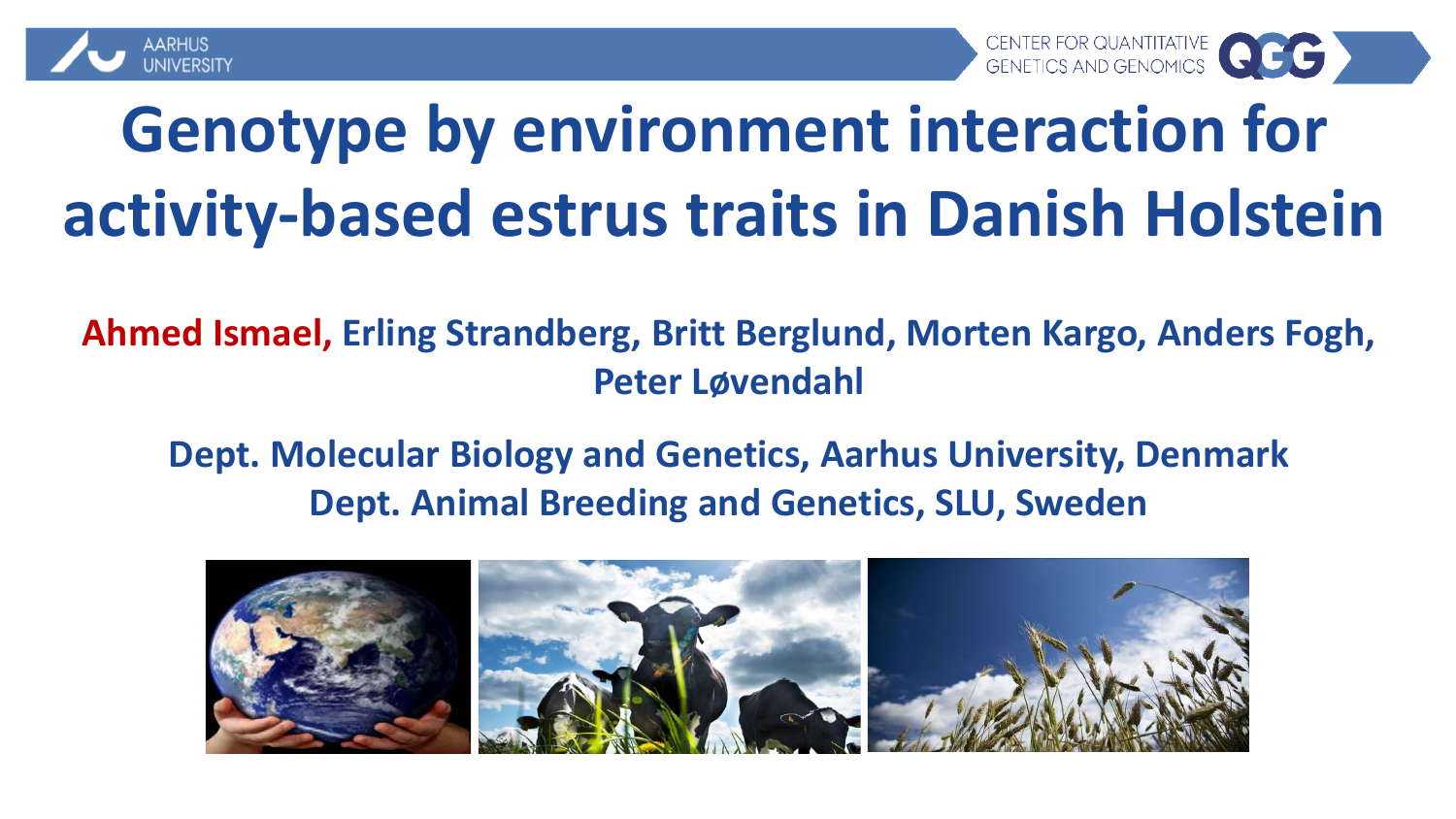

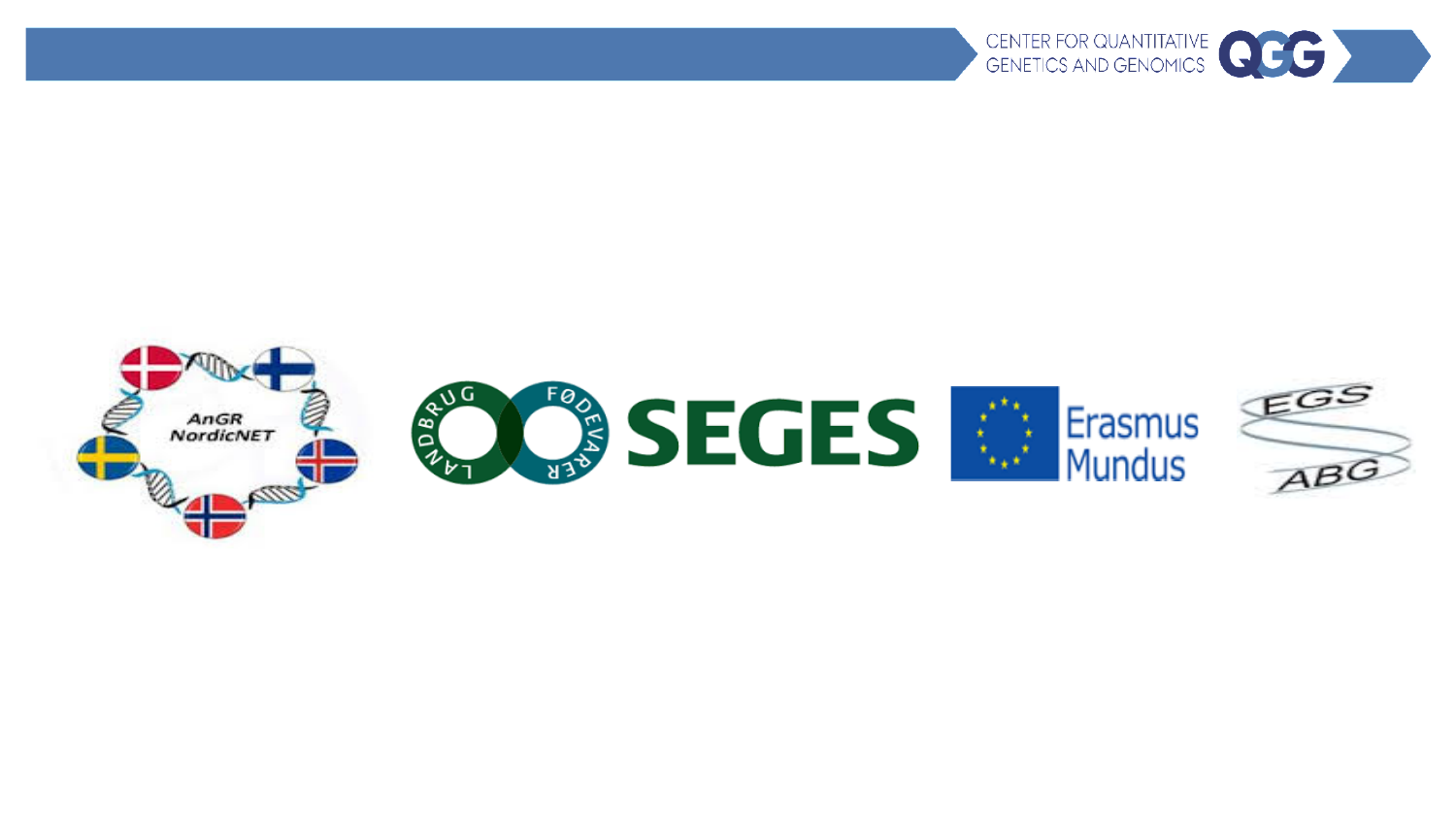

#### **Activity-based estrus traits**



• **Using activity monitor devices (pedometer/ activity tags) that use the behavioral changes to detect estrus in dairy cows.**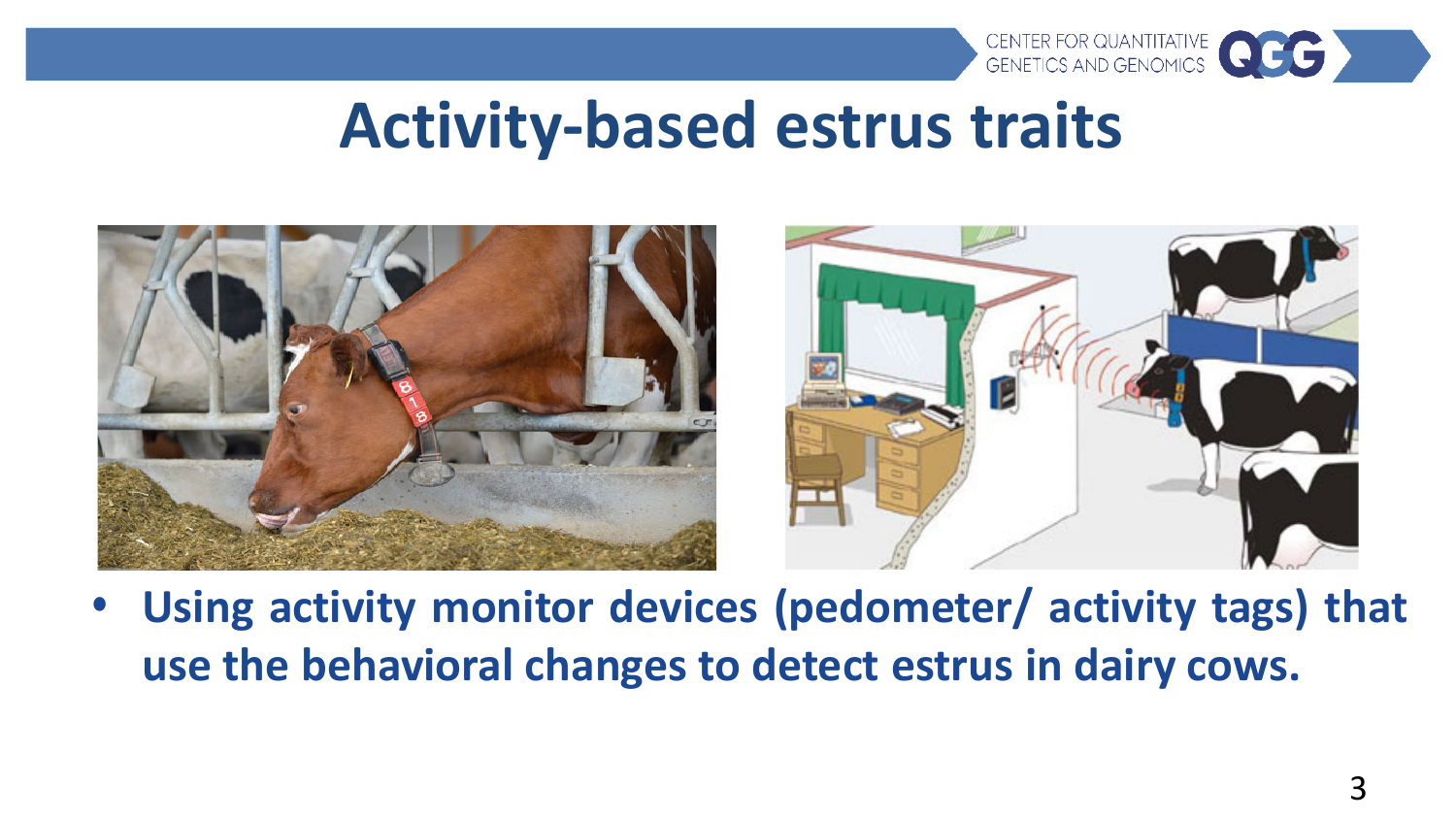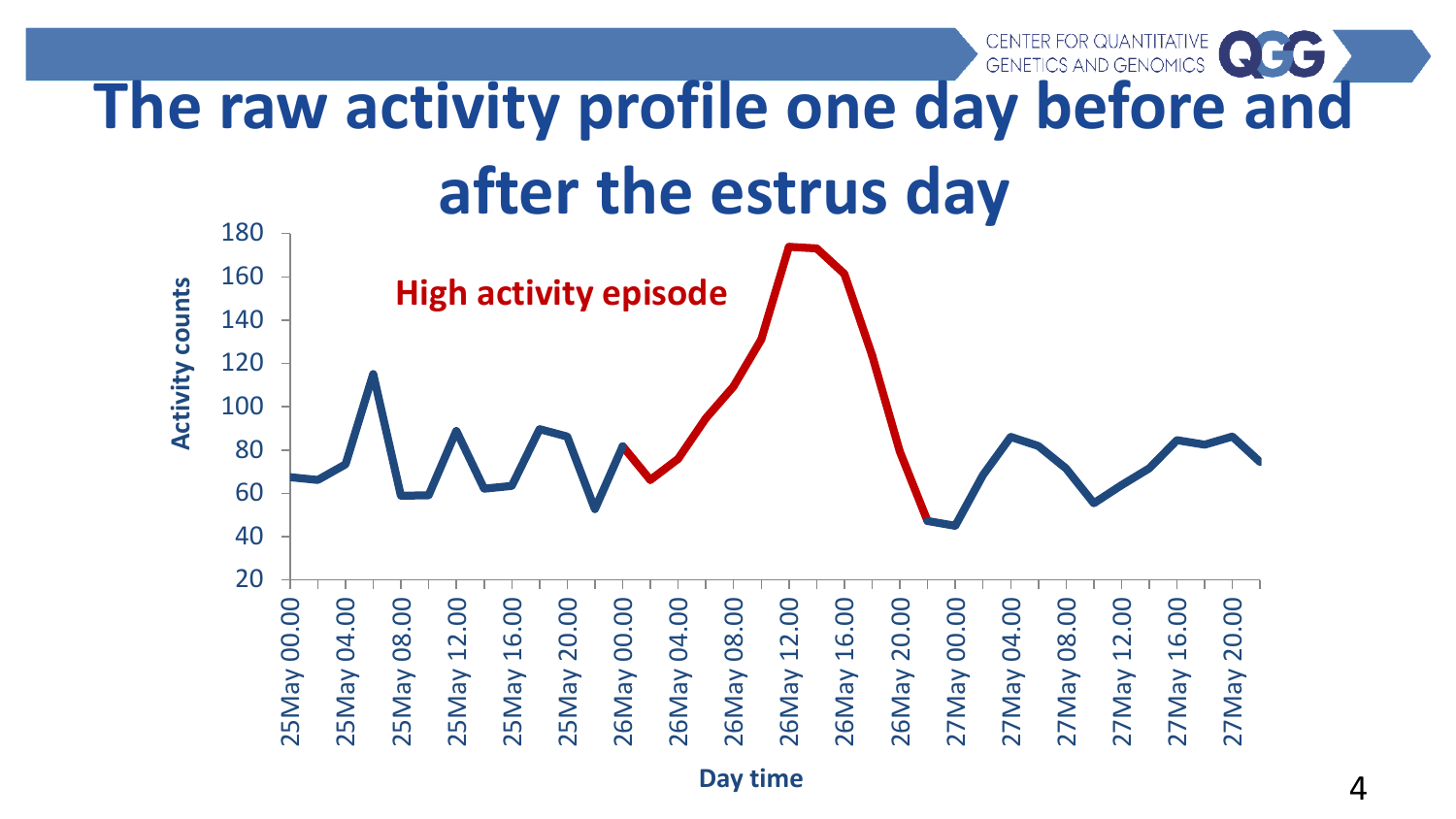CENTER FOR QUANTITATIVE CHETICS AND GENOMICS

**Interval from calving to first high activity (CFHA)** 

- **Reflects the ability of cow to return to cyclic after calving.**
- **Less biased compared to the Interval from**  calving to first insemination (CFI). (h<sup>2</sup>= 0.16 **vs 0.07)**
- Highly correlated with CFI (r<sub>g</sub>=0.96).

**Duration of high activity (DHA)** 

**Strength of high activity (SHA)** 

- **The interval in hours between the episode**  started until the episode ended  $(h^2= 0.02)$ .
- **The average of the highest 2 activity values (h2= 0.05)**

**(Løvendahl and Chagunda. 2009; Ismael et al., 2015)**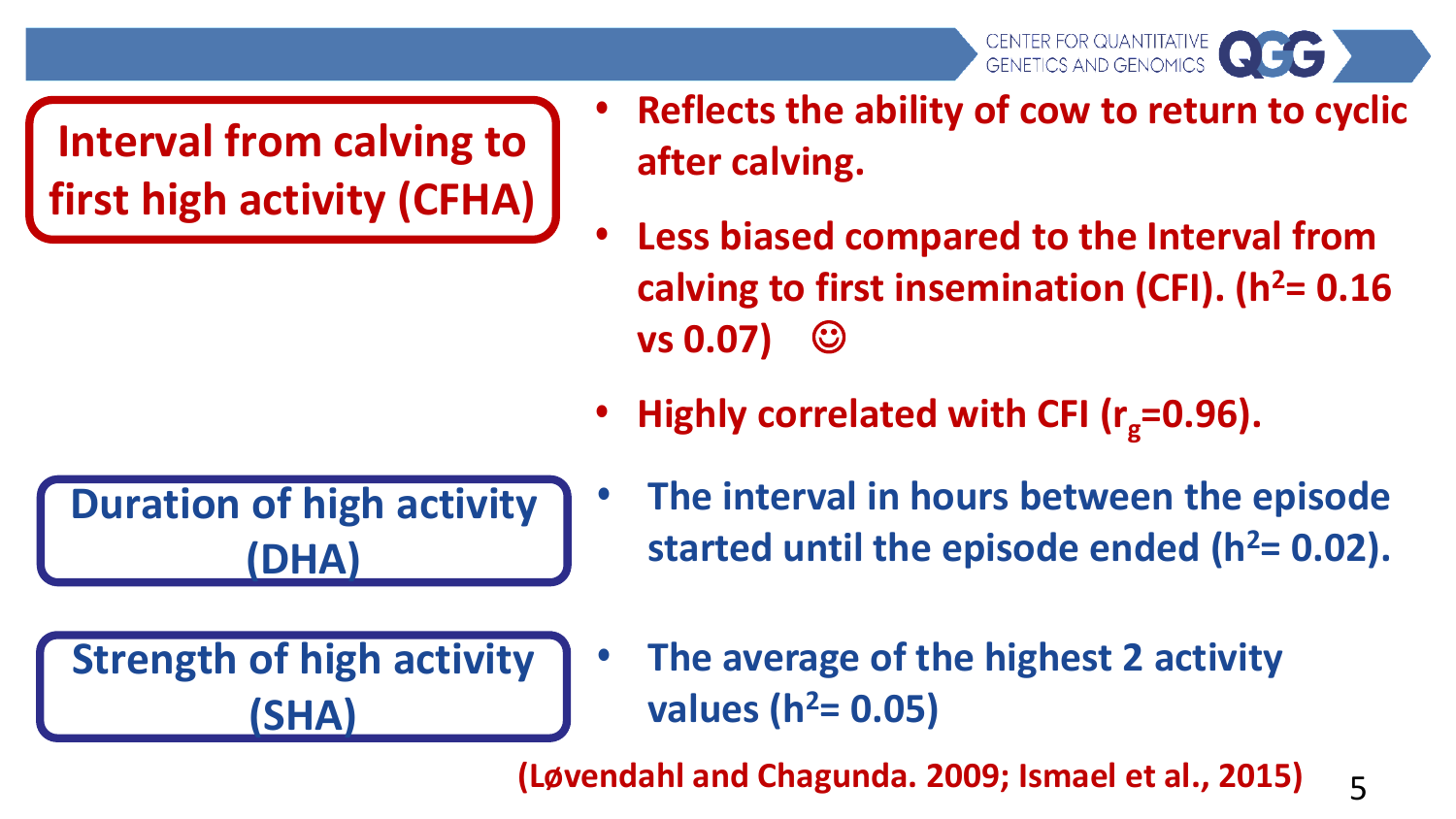

### **Genotype by environment interaction in dairy cattle**

- **Few studies on fertility (Scaling effect).**
- **Traits are based on (AI) data (Farmer decisions ).**
- **The relationship between fertility and milk traits using measure that is free from human bias .**
- **The change of genetic correlation between milk and fertility as a function of herd production level .**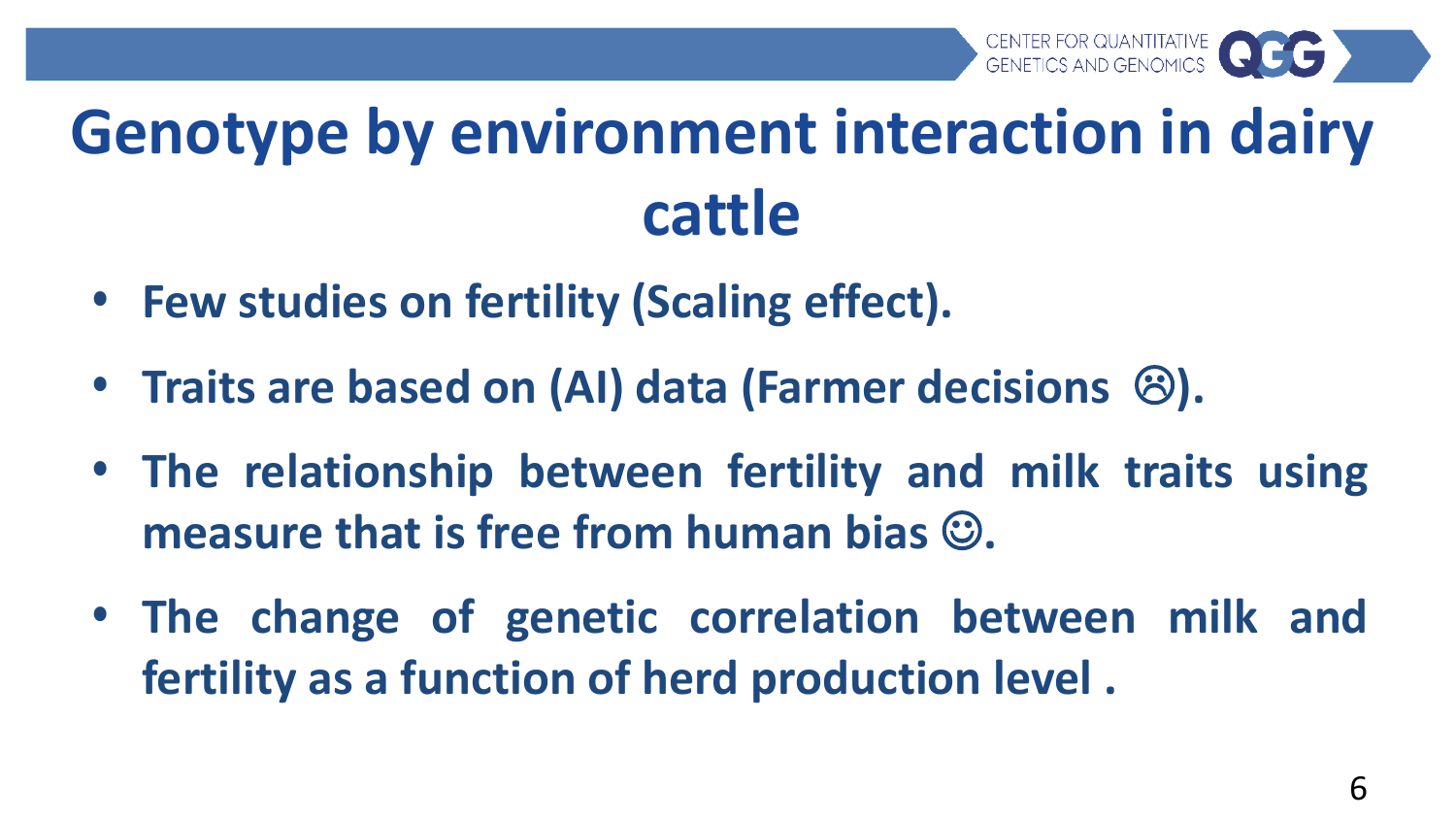

### **Objectives**

- **To estimate genetic parameters of fertility traits derived from activity tags as a function of production level to define the G×E effect.**
- **To estimate the genetic correlation between CFHA and the energy corrected milk as a function of production level.**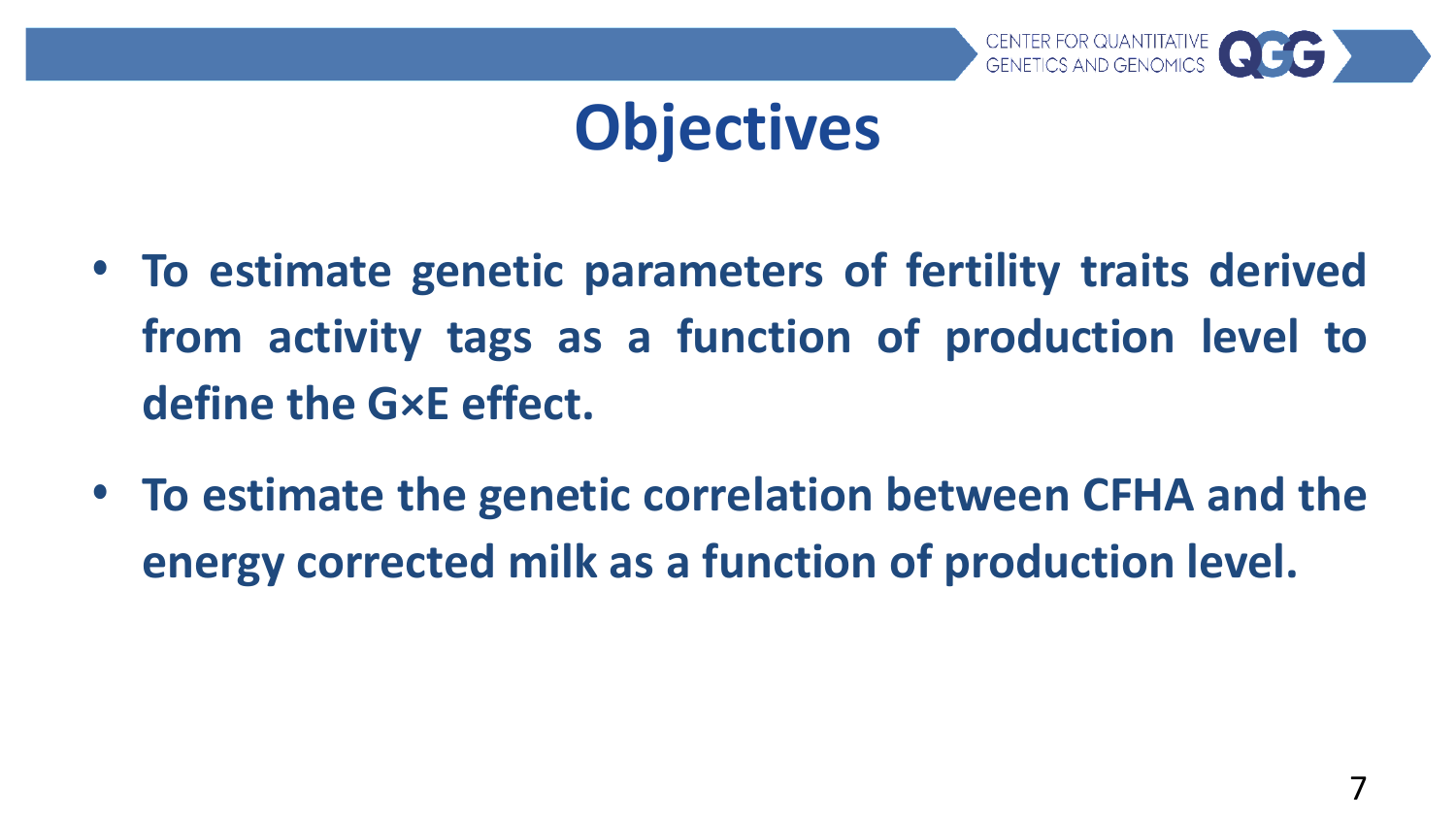

### **Data**

- **Estrus traits for 11,522 first parity cows housed in 125 herds.**
- **Test-day records from 1st to 3rd lactation.**
	- **Test days close to dim 70 ± 15 days were selected, because it is close to the peak milk yield.**
	- **Herd solutions of ECM70 used as an environmental descriptor in random regression model (RRM).**
- **ECM70 records for 10,009 first parity cows.**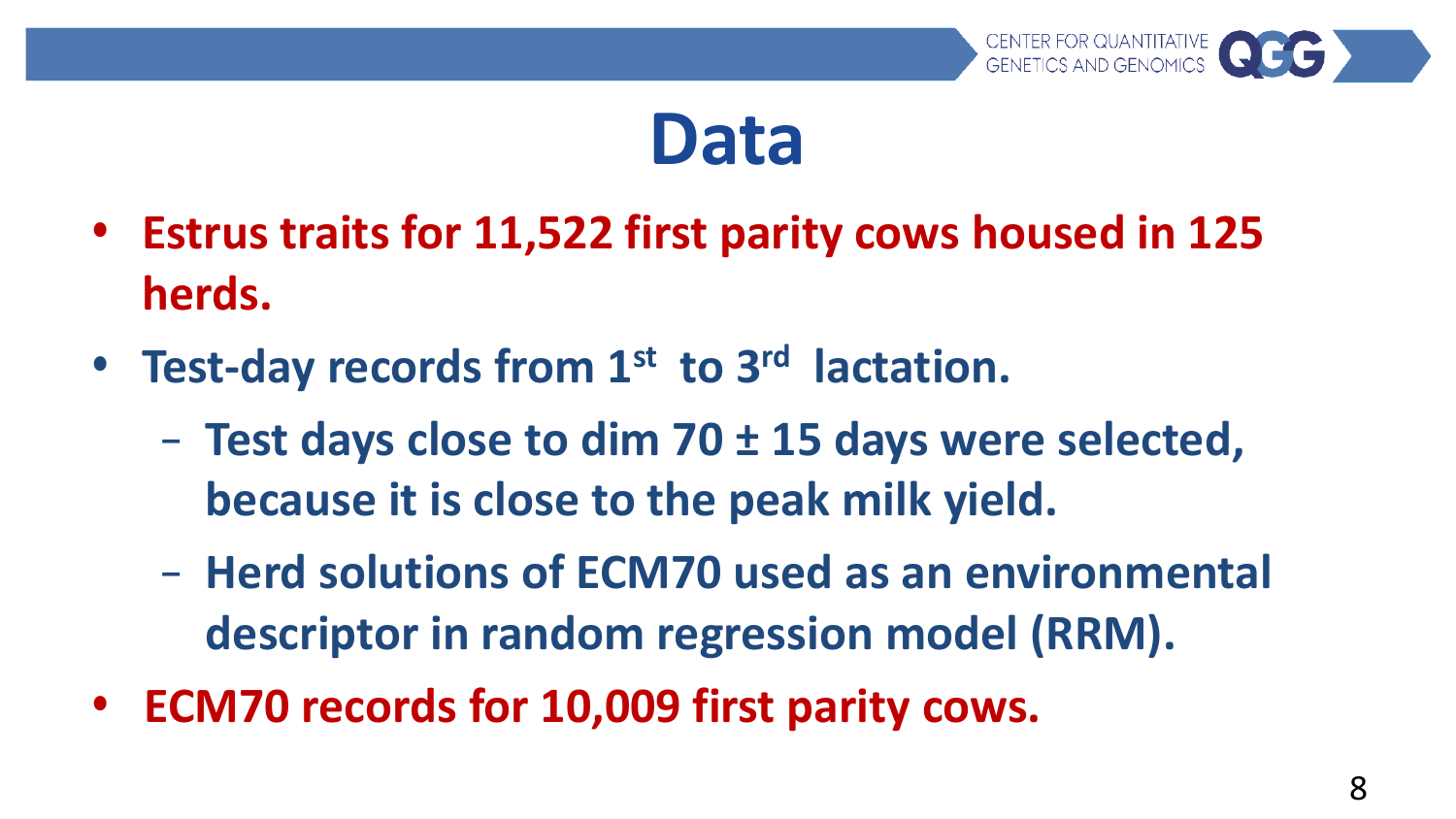

# **Analysis**

• **Fixed effects model to obtain herd solutions for ECM70 to be used as an environmental descriptor.**

*y*<sub>*iik*</sub> =  $\mu$  +  $h$ <sup>*i*</sup> +  $p$ <sup>*j*</sup> +  $ymc$ <sup>*k*</sup> +  $e$ *iik* 

- **Herd solutions were standardized from -1 to +1.**
- **Univariate RRM to estimate the variance components, for each trait. Bivariate RRM analysis to estimate genetic correlations between the CFHA and ECM70.**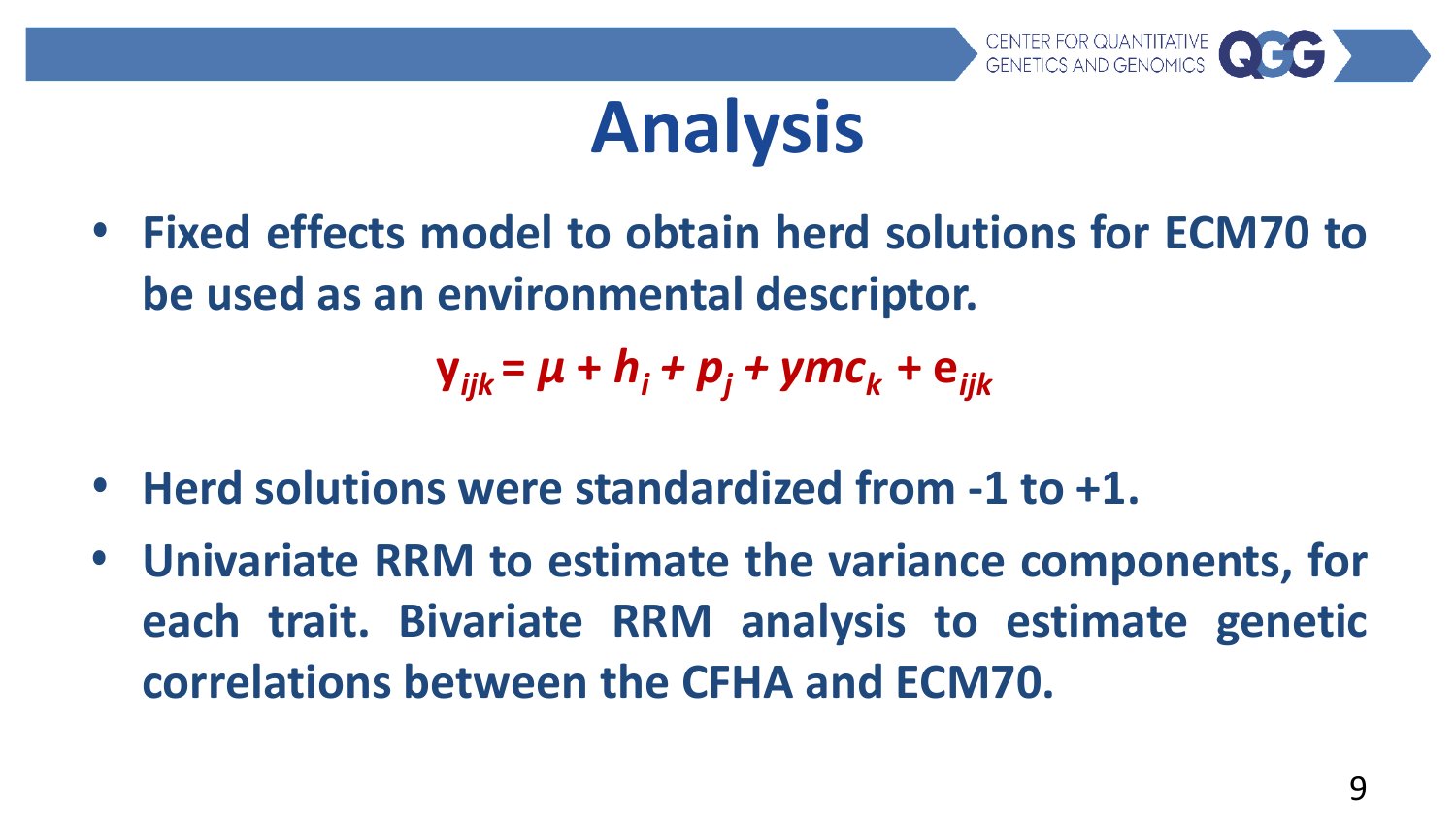

#### $y_{ijk} = \mu + h_i + b(AGE) + ym_i + a_{0k} + a_{1k}PL + e_{ijk}$

 **Fixed effects of Herd, age at first calving (Fixed regression), and year month of episode**

- **Additive genetic effect or level (Random)**
- **Additive linear effect of PL or slope (Random)**
- **Residual (Random)**

**For validation of the RRM, a bivariate model (BM) where the production environment was categorized into low or high (the lowest and highest third of production environment) where the trait values were considered as 2 separate traits**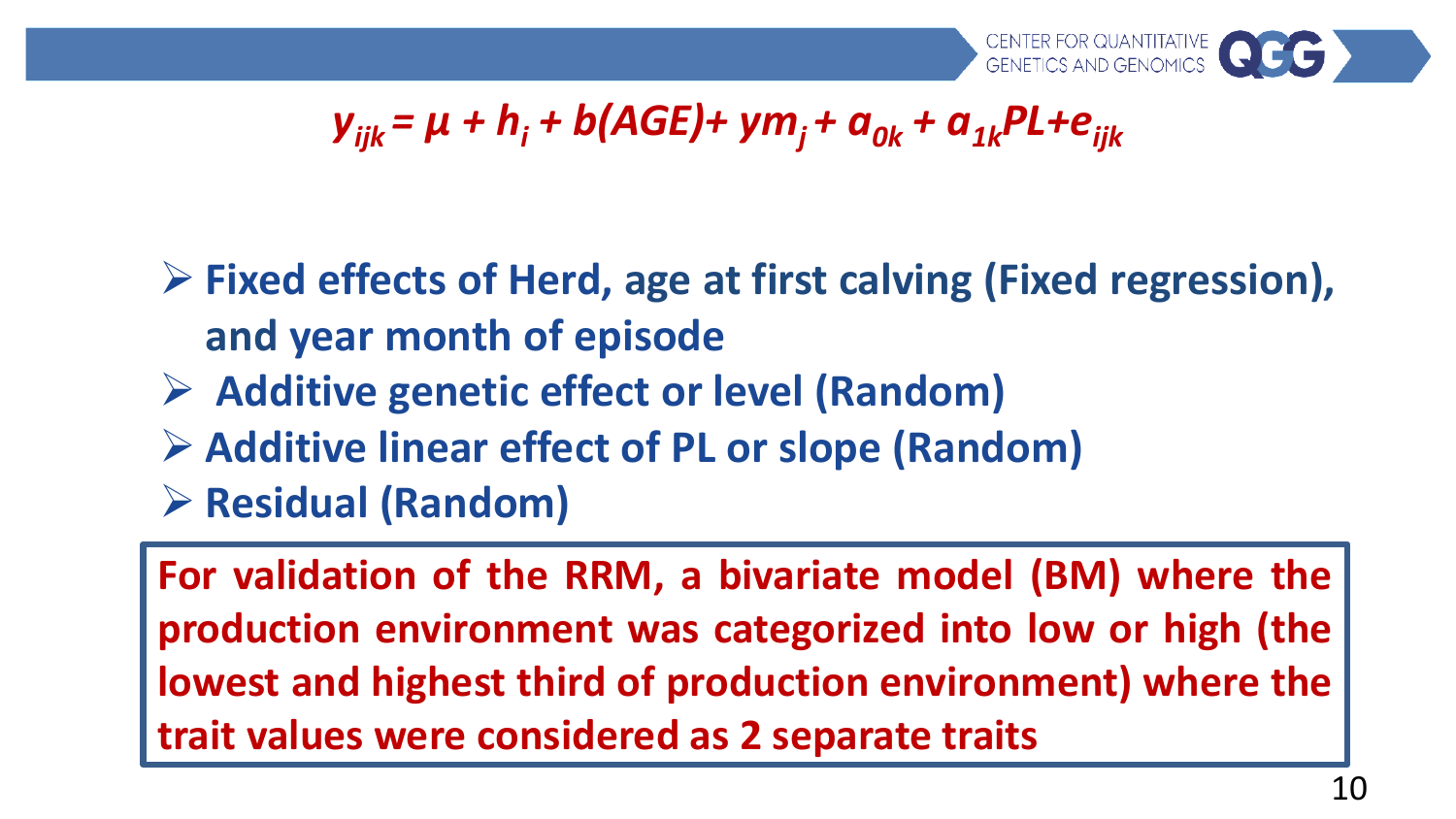### **Heritability of CFHA**



**ECM production level**

CENTER FOR QUANTITATIVE CHRISTIAN CENTER FOR QUANTITATIVE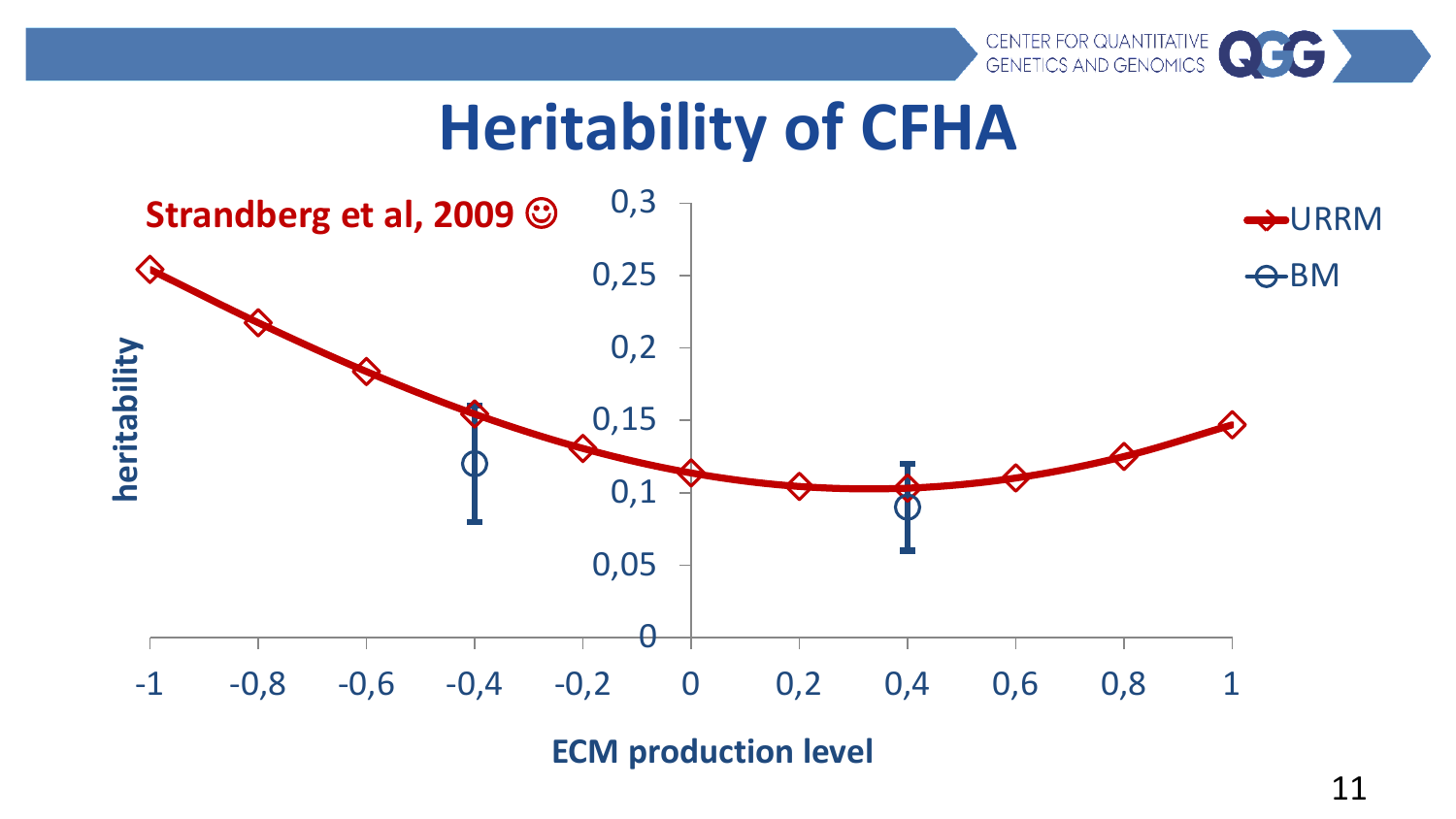

### **Heritability of ECM70**

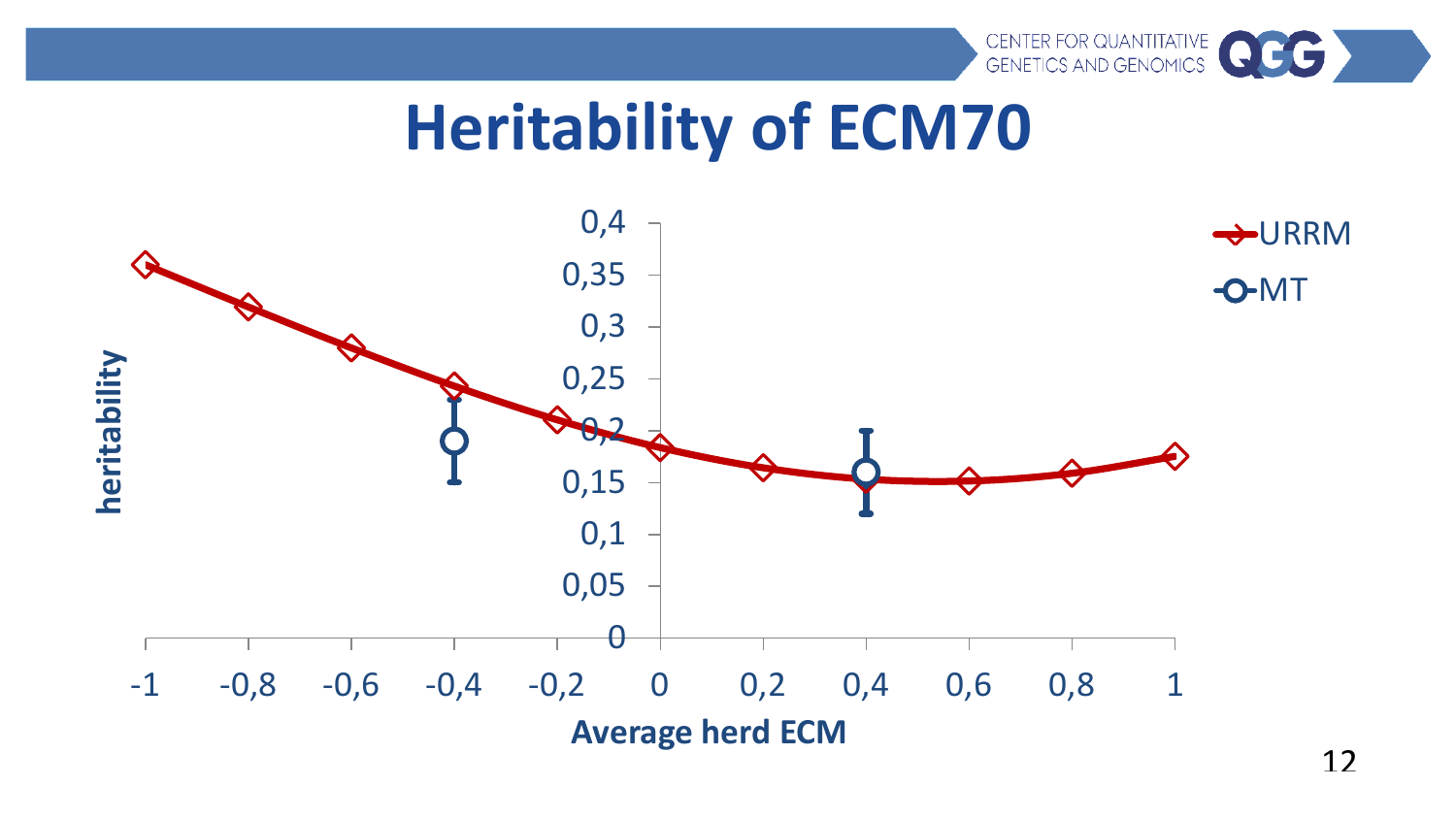



**Average herd ECM**

CENTER FOR QUANTITATIVE CHENETICS AND GENETICS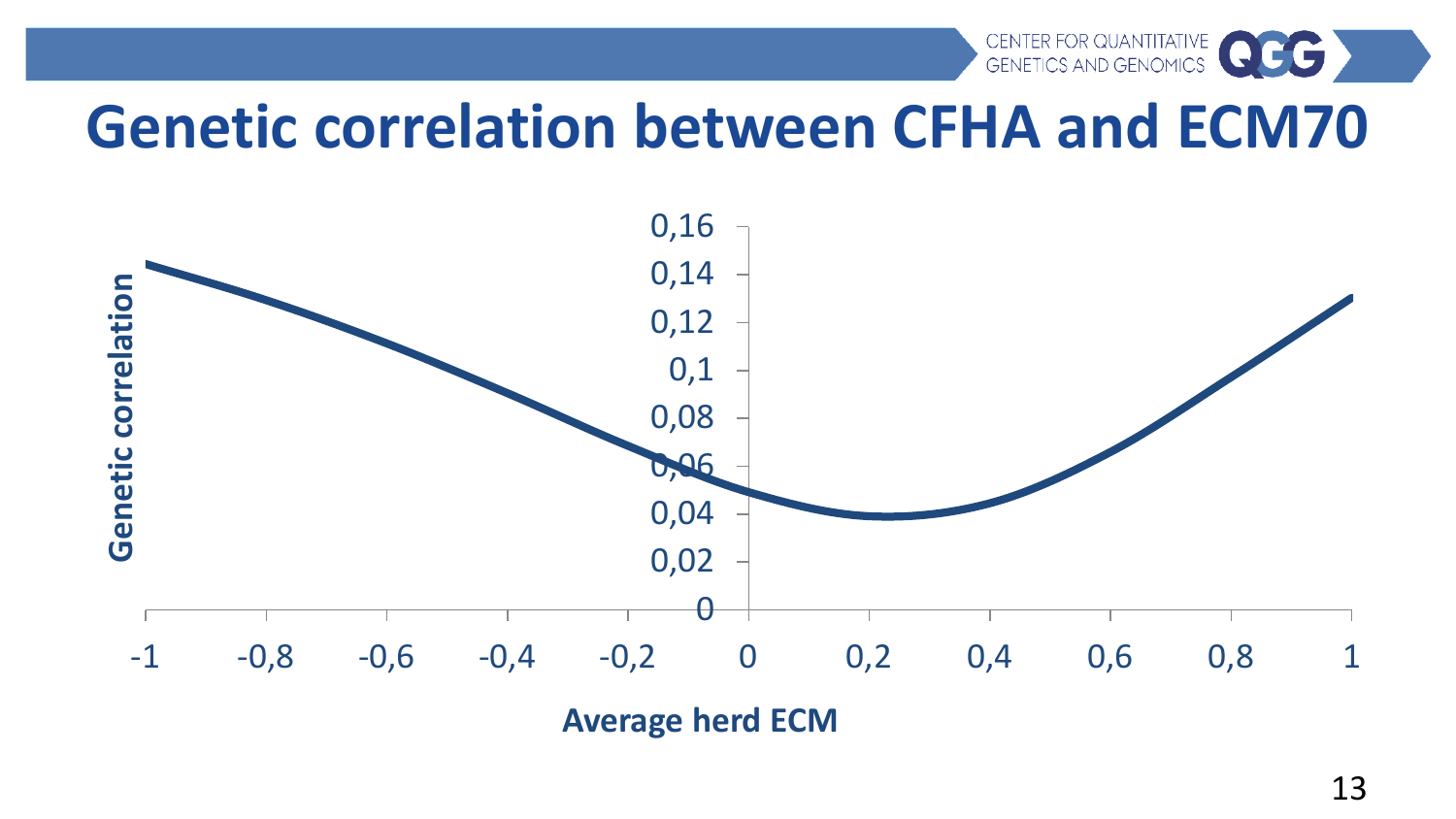

#### **Genetic correlations from RRM and BM**

| l Traits                     | $r_{g}$ BM    | $r_{g}$ RMM |
|------------------------------|---------------|-------------|
| <b>CFHA</b>                  | 0.90(0.16)    | 0.74        |
| <b>DHA</b>                   | 0.84(0.46)    | $1.00*$     |
| <b>SHA</b>                   | 0.08(0.34)    | 0.22        |
| <b>ECM70</b>                 | 1.00(0.09)    | 0.80        |
| <b>CFHA and ECM70 (Low)</b>  | 0.29(0.20)    | 0.09        |
| <b>CFHA and ECM70 (high)</b> | $-0.13(0.23)$ | 0.04        |